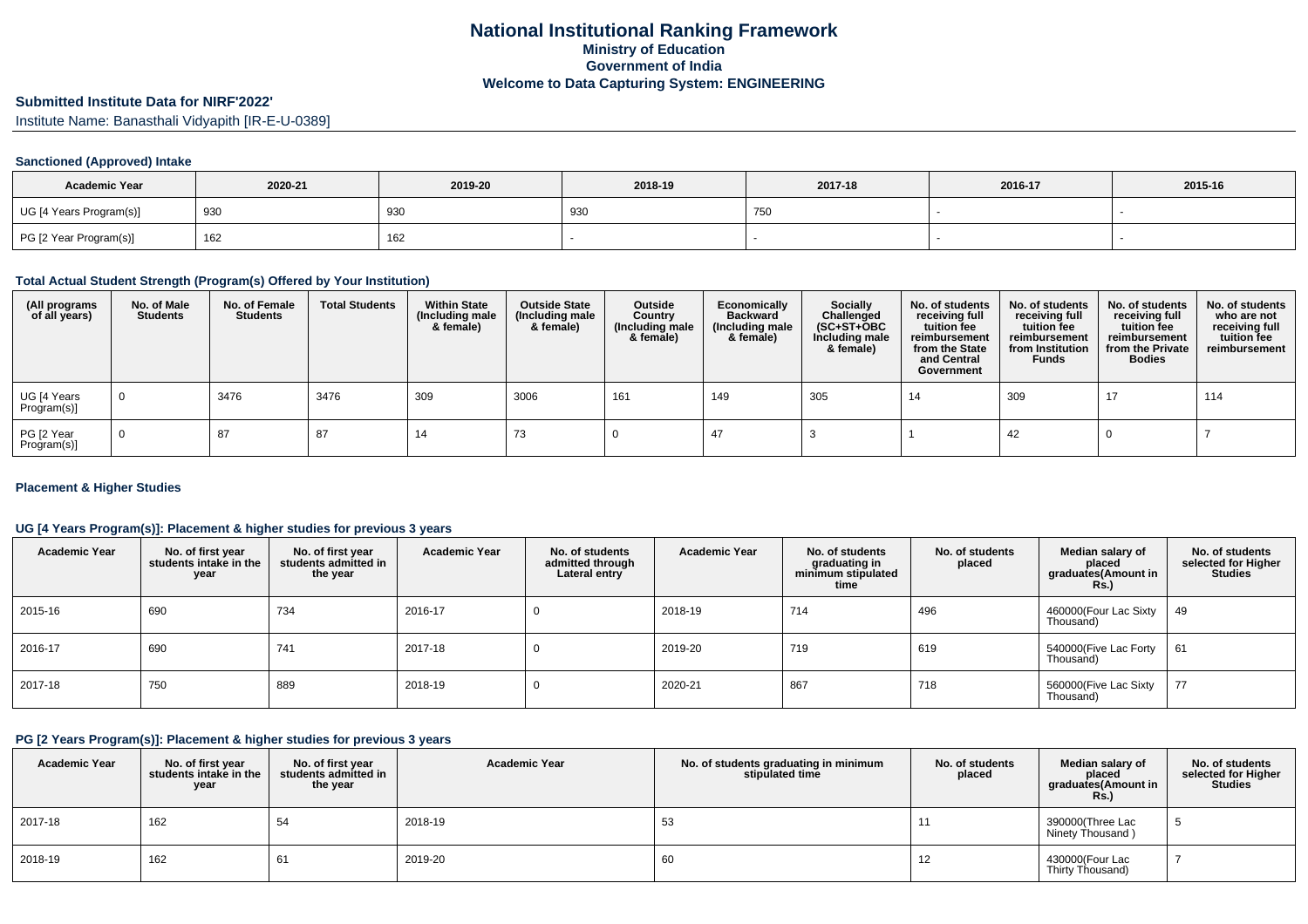| 2019-20 | ACC<br>⊿סו |  | 2020-21 |  |  | 00(Four Lac Fifty<br>$A E \cap C$<br><b>4000C</b><br>Thousand) |  |
|---------|------------|--|---------|--|--|----------------------------------------------------------------|--|
|---------|------------|--|---------|--|--|----------------------------------------------------------------|--|

### **Ph.D Student Details**

| Ph.D (Student pursuing doctoral program till 2020-21 Students admitted in the academic year 2020-21 should not be entered here.) |         |         |         |  |  |  |
|----------------------------------------------------------------------------------------------------------------------------------|---------|---------|---------|--|--|--|
| <b>Total Students</b>                                                                                                            |         |         |         |  |  |  |
| Full Time                                                                                                                        |         | 259     |         |  |  |  |
| Part Time                                                                                                                        |         |         |         |  |  |  |
| No. of Ph.D students graduated (including Integrated Ph.D)                                                                       |         |         |         |  |  |  |
|                                                                                                                                  | 2020-21 | 2019-20 | 2018-19 |  |  |  |
| Full Time                                                                                                                        | 59      | 65      | 62      |  |  |  |
| Part Time                                                                                                                        |         |         |         |  |  |  |

## **Financial Resources: Utilised Amount for the Capital expenditure for previous 3 years**

| <b>Academic Year</b>                                                                                                                                                                      | 2020-21                                                                                  | 2019-20                                                                    | 2018-19                                                                              |  |  |  |  |  |
|-------------------------------------------------------------------------------------------------------------------------------------------------------------------------------------------|------------------------------------------------------------------------------------------|----------------------------------------------------------------------------|--------------------------------------------------------------------------------------|--|--|--|--|--|
|                                                                                                                                                                                           | <b>Utilised Amount</b>                                                                   | <b>Utilised Amount</b>                                                     | <b>Utilised Amount</b>                                                               |  |  |  |  |  |
| Annual Capital Expenditure on Academic Activities and Resources (excluding expenditure on buildings)                                                                                      |                                                                                          |                                                                            |                                                                                      |  |  |  |  |  |
| Library (Books, Journals and e-Resources only)                                                                                                                                            | 9354512 (Ninety Three Lacs Fifty Four Thousand Five<br>Hundred Twelve)                   | 6212893 (Sixty Two Lacs Twelve Thousand Eight Hundred<br>Ninty Three)      | 11204208 (One Crore Twelve Lacs Four Thousand Two<br>Hundred Eight)                  |  |  |  |  |  |
| New Equipment and software for Laboratories                                                                                                                                               | 79396345 (Seven Crore Ninety Three Lacs Ninety Six<br>Thousand Three Hundred Forty Five) | 80935690 (Eight Crore Nine Lacs Thirty Five Thousand Six<br>Hundred Ninty) | 56834815 (Five Crore Sixty Eight Lacs Thirty Four Thousand<br>Eight Hundred fifteen) |  |  |  |  |  |
| <b>Engineering Workshops</b>                                                                                                                                                              | 19653390 (One Crore Ninety Six Lacs Fifty Three Thousand<br>Three Hundred Ninety)        | 4504586 (Forty Five Lacs Four Thousand Five Hundred Eighty<br>Six)         | 10227693 (One Crore Two Lacs Twenty Seven Thousand Six<br>Hundred Ninety Three)      |  |  |  |  |  |
| Other expenditure on creation of Capital Assets (For setting up<br>classrooms, seminar hall, conference hall, library, Lab, Engg<br>workshops excluding expenditure on Land and Building) | 15106803 (One Crore Fifty One Lacs Six Thousand Eight<br>Hundred Three)                  | 3103804 (Thirty One Lacs Three Thousand Eight Hundred<br>Four)             | 15198717 (One Crore Fifty One Lacs Ninety Eight Thousand<br>Seven Hundred Seventeen) |  |  |  |  |  |

## **Financial Resources: Utilised Amount for the Operational expenditure for previous 3 years**

| <b>Academic Year</b>                                                                                                                                                                            | 2020-21                                                                                        | 2019-20                                                                                 | 2018-19                                                                                    |  |  |  |  |  |
|-------------------------------------------------------------------------------------------------------------------------------------------------------------------------------------------------|------------------------------------------------------------------------------------------------|-----------------------------------------------------------------------------------------|--------------------------------------------------------------------------------------------|--|--|--|--|--|
|                                                                                                                                                                                                 | <b>Utilised Amount</b>                                                                         | <b>Utilised Amount</b>                                                                  | <b>Utilised Amount</b>                                                                     |  |  |  |  |  |
| <b>Annual Operational Expenditure</b>                                                                                                                                                           |                                                                                                |                                                                                         |                                                                                            |  |  |  |  |  |
| Salaries (Teaching and Non Teaching staff)                                                                                                                                                      | 459005580 (Forty Five Crore Ninety Lac Five Thousand Five<br>Hundred Eighty o)                 | 415249231 (Forty One Crore Fifty Two Lac Forty Nine<br>Thousand Two Hundred Thirty One) | 375881320 (Thirty Seven Crore Fifty Eight Lac Eighty One<br>Thousand Three Hundred Twenty) |  |  |  |  |  |
| Maintenance of Academic Infrastructure or consumables and<br>other running expenditures (excluding maintenance of hostels<br>and allied services, rent of the building, depreciation cost, etc) | 184338372 (Eighteen Crore Forty Three Lacs Thirty Eight<br>Thousand Three Hundred Seventy Two) | 201160723 (Twenty Crore Eleven Lacs Sixty Thousand Seven<br>Hundred Twenty Three)       | 200157967 (Twenty Crore One Lacs Fifty Seven Thousand<br>Nine Hundred Sixty Seven)         |  |  |  |  |  |
| Seminars/Conferences/Workshops                                                                                                                                                                  | 31512 (Thirty One Thousand Five Hundred Twelve)                                                | 1278425 (Twelve Lacs Seventy Eight Thousand Four Hundred<br>Twenty Five)                | 2044852 (Twenty Lacs Forty Four Thousand Eight Hundred<br>Fifty Two)                       |  |  |  |  |  |

**IPR**

| 2019<br>Calendar year<br><b>2020</b><br>. | 2018 |
|-------------------------------------------|------|
|-------------------------------------------|------|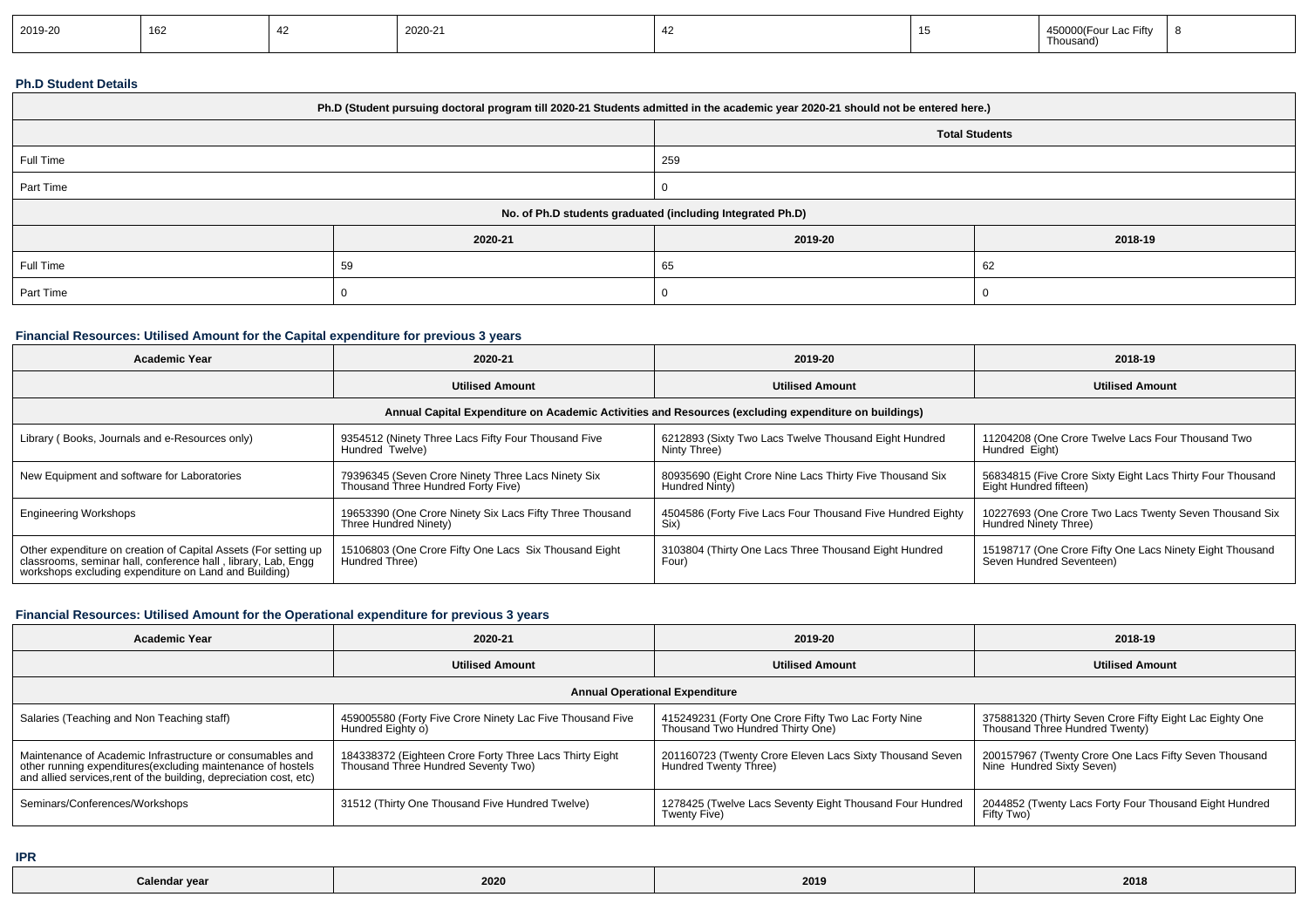| No. of Patents Published |  |  |
|--------------------------|--|--|
| No. of Patents Granted   |  |  |

### **Sponsored Research Details**

| <b>Financial Year</b>                    | 2020-21                                                                  | 2019-20                                                                         | 2018-19                                          |
|------------------------------------------|--------------------------------------------------------------------------|---------------------------------------------------------------------------------|--------------------------------------------------|
| Total no. of Sponsored Projects          |                                                                          |                                                                                 |                                                  |
| Total no. of Funding Agencies            |                                                                          |                                                                                 |                                                  |
| Total Amount Received (Amount in Rupees) | 24284360                                                                 | 54191178                                                                        | 41846000                                         |
| Amount Received in Words                 | Two Crore Forty Two Lakh Eight Four Thousand Three<br>Hundred Sixty Only | Five Crore Forty One Lakh Ninety One Thousand One<br>Hundred Seventy Eight Only | Four Crore Eighteen Lakh Forty Six Thousand Only |

## **Consultancy Project Details**

| <b>Financial Year</b>                    | 2020-21                       | 2019-20        | 2018-19                 |
|------------------------------------------|-------------------------------|----------------|-------------------------|
| Total no. of Consultancy Projects        |                               |                |                         |
| Total no. of Client Organizations        |                               |                |                         |
| Total Amount Received (Amount in Rupees) | 14200000                      | 20000000       | 10600000                |
| Amount Received in Words                 | One Crore Forty Two Lakh Only | Two Crore Only | One Crore Six Lakh Only |

# **PCS Facilities: Facilities of physically challenged students**

| 1. Do your institution buildings have Lifts/Ramps?                                                                                                         | Yes, more than 80% of the buildings |
|------------------------------------------------------------------------------------------------------------------------------------------------------------|-------------------------------------|
| 2. Do your institution have provision for walking aids, including wheelchairs and transportation from one building to another for<br>handicapped students? | Yes                                 |
| 3. Do your institution buildings have specially designed toilets for handicapped students?                                                                 | Yes, more than 80% of the buildings |

# **Faculty Details**

| <b>Srno</b>    | Name                                   | Age | Designation                | Gender | Qualification | <b>Experience (In</b><br>Months) | <b>Currently working</b><br>with institution? | <b>Joining Date</b> | <b>Leaving Date</b>      | <b>Association type</b> |
|----------------|----------------------------------------|-----|----------------------------|--------|---------------|----------------------------------|-----------------------------------------------|---------------------|--------------------------|-------------------------|
|                | ABDULLAH BIN<br>QUEYAM                 | 34  | <b>Assistant Professor</b> | Male   | Ph.D          | 67                               | Yes                                           | 24-06-2018          | $\overline{\phantom{a}}$ | Regular                 |
| $\overline{2}$ | AJAY KUMAR<br><b>MAURYA</b>            | 35  | <b>Assistant Professor</b> | Male   | M.Tech        | 40                               | Yes                                           | 05-07-2019          | $\sim$                   | Regular                 |
| 3              | <b>ANKIT NAYAK</b>                     | 30  | <b>Assistant Professor</b> | Male   | Ph.D          | 36                               | Yes                                           | 04-01-2020          | $\sim$                   | Regular                 |
|                | <b>ASHISH MATHUR</b>                   | 41  | <b>Assistant Professor</b> | Male   | M.Tech        | 180                              | Yes                                           | 15-06-2017          | $\sim$                   | Regular                 |
|                | <b>BHARAT BHUSHAN</b><br><b>SHARMA</b> | 32  | <b>Assistant Professor</b> | Male   | Ph.D          | 84                               | Yes                                           | 24-06-2018          | $\sim$                   | Regular                 |
| 6              | CHANDRAVEER<br><b>SINGH</b>            | 32  | <b>Assistant Professor</b> | Male   | M.Tech        | 119                              | Yes                                           | 12-06-2017          | --                       | Regular                 |
|                | <b>DEBASMITA</b><br><b>GHOSH ROY</b>   | 34  | <b>Assistant Professor</b> | Female | M.Tech        | 113                              | Yes                                           | 28-06-2015          | $\sim$                   | Regular                 |
| 8              | GAURAV<br><b>KUMAWAT</b>               | 30  | <b>Assistant Professor</b> | Male   | M.Tech        | 71                               | Yes                                           | 24-06-2018          | --                       | Regular                 |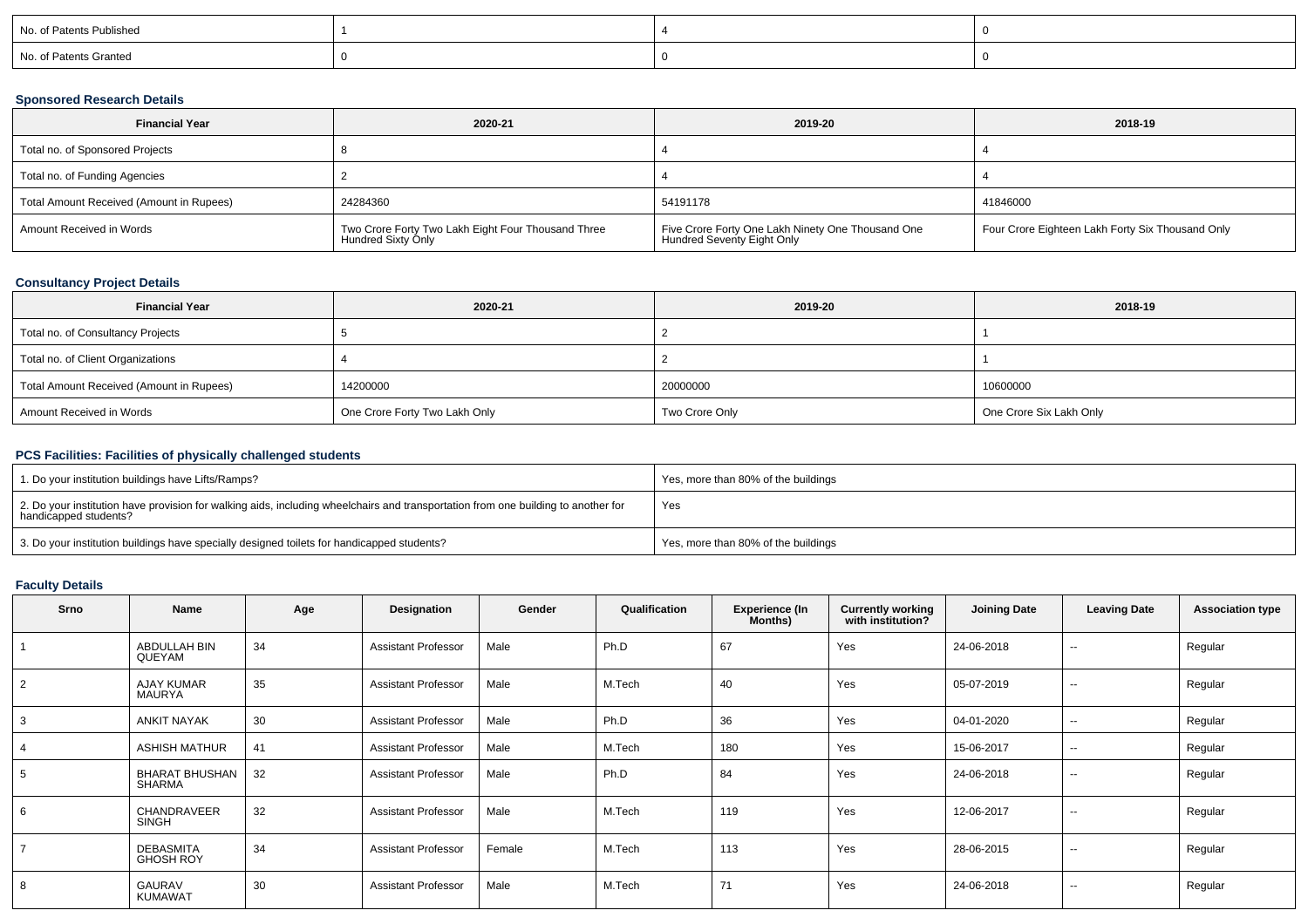| 9      | JITENDER<br>MAHARSHI        | 34 | <b>Assistant Professor</b>                          | Male   | M.Tech | 72  | Yes | 24-06-2018 | --                       | Regular |
|--------|-----------------------------|----|-----------------------------------------------------|--------|--------|-----|-----|------------|--------------------------|---------|
| 10     | <b>KISHORE CHAHAR</b>       | 35 | <b>Assistant Professor</b>                          | Male   | M.Tech | 135 | Yes | 27-06-2014 | $\sim$                   | Regular |
| 11     | <b>LOKESH KUMAR</b>         | 31 | <b>Assistant Professor</b>                          | Male   | M.Tech | 84  | Yes | 24-06-2018 | --                       | Regular |
| 12     | <b>MEENU KAUSHIK</b>        | 34 | <b>Assistant Professor</b>                          | Female | Ph.D   | 126 | Yes | 24-06-2018 | $\sim$                   | Regular |
| 13     | <b>MOHIT JAIN</b>           | 36 | <b>Assistant Professor</b>                          | Male   | Ph.D   | 120 | Yes | 24-06-2018 | $\overline{\phantom{a}}$ | Regular |
| 14     | Parth Patpatiya             | 28 | <b>Assistant Professor</b>                          | Male   | M.Tech | 50  | Yes | 12-06-2017 | --                       | Regular |
| 15     | Pawan Kumar<br>Pathak       | 30 | <b>Assistant Professor</b>                          | Male   | M.Tech | 73  | Yes | 29-06-2015 | $\overline{\phantom{a}}$ | Regular |
| 16     | Rahul Katiyar               | 39 | <b>Assistant Professor</b>                          | Male   | M.Tech | 210 | Yes | 24-06-2015 | $\sim$                   | Regular |
| 17     | Rajesh Singh Gurjar         | 34 | <b>Assistant Professor</b>                          | Male   | M.Tech | 162 | Yes | 15-07-2013 | $\overline{\phantom{a}}$ | Regular |
| 18     | Sangram Keshari<br>Das      | 39 | <b>Assistant Professor</b>                          | Male   | Ph.D   | 180 | Yes | 05-07-2019 | --                       | Regular |
| 19     | Shailly Sharma              | 40 | Dean / Principal /<br>Director / Vice<br>Chancellor | Female | M.Tech | 204 | Yes | 11-07-2004 | --                       | Regular |
| 20     | Sumit Nema                  | 33 | <b>Assistant Professor</b>                          | Male   | M.Tech | 108 | Yes | 12-06-2017 | $\sim$                   | Regular |
| 21     | <b>VIJAY MOHAN</b>          | 34 | <b>Assistant Professor</b>                          | Male   | Ph.D   | 102 | Yes | 03-07-2019 | --                       | Regular |
| 22     | Vineet Pandey               | 37 | <b>Assistant Professor</b>                          | Male   | M.Tech | 156 | Yes | 13-11-2011 | --                       | Regular |
| 23     | Sonika Sahu                 | 30 | <b>Assistant Professor</b>                          | Female | Ph.D   | 31  | Yes | 07-07-2019 | $\overline{a}$           | Regular |
| 24     | Khushboo                    | 31 | <b>Assistant Professor</b>                          | Female | Ph.D   | 32  | Yes | 24-06-2019 | --                       | Regular |
| 25     | Samridhi                    | 31 | <b>Assistant Professor</b>                          | Female | Ph.D   | 56  | Yes | 16-12-2016 | $\sim$                   | Regular |
| 26     | Anupriya Roy<br>Srivastava  | 37 | <b>Assistant Professor</b>                          | Female | Ph.D   | 133 | Yes | 09-07-2018 | $\overline{\phantom{a}}$ | Regular |
| 27     | Chandra Mohan<br>Singh Negi | 42 | Associate Professor                                 | Male   | Ph.D   | 210 | Yes | 18-07-2009 | $\sim$                   | Regular |
| 28     | <b>Hemant Kumar</b>         | 34 | <b>Assistant Professor</b>                          | Male   | M.Tech | 121 | Yes | 28-06-2017 | $\overline{\phantom{a}}$ | Regular |
| 29     | Kamal Kumar Jain            | 36 | <b>Assistant Professor</b>                          | Male   | M.Tech | 144 | Yes | 23-07-2009 | $\overline{\phantom{a}}$ | Regular |
| 30     | Lajwanti Singh              | 35 | Assistant Professor                                 | Female | M.Tech | 178 | Yes | 24-06-2017 | --                       | Regular |
| 31     | MOHD GULMAN<br>SIDDIQUI     | 32 | <b>Assistant Professor</b>                          | Male   | Ph.D   | 36  | Yes | 10-07-2019 | --                       | Regular |
| $32\,$ | Parvej Ahmad Alvi           | 40 | Associate Professor                                 | Male   | Ph.D   | 204 | Yes | 04-07-2008 | $\ddotsc$                | Regular |
| 33     | <b>MANOJ KUMAR</b>          | 41 | <b>Assistant Professor</b>                          | Male   | Ph.D   | 96  | Yes | 01-12-2018 | $\overline{\phantom{a}}$ | Regular |
| 34     | AFROZ ALAM                  | 48 | Associate Professor                                 | Male   | Ph.D   | 262 | Yes | 04-07-2010 | Ξ.                       | Regular |
| 35     | ANAND PRAKASH               | 42 | <b>Assistant Professor</b>                          | Male   | Ph.D   | 180 | Yes | 10-07-2011 | $\sim$                   | Regular |
| 36     | ARINDAM KUILA               | 36 | Assistant Professor                                 | Male   | Ph.D   | 129 | Yes | 15-07-2015 | $\sim$                   | Regular |
| 37     | <b>KAKOLI DUTT</b>          | 41 | Associate Professor                                 | Female | Ph.D   | 215 | Yes | 04-07-2011 | $\overline{\phantom{a}}$ | Regular |
| 38     | Pooja Srivastava            | 36 | <b>Assistant Professor</b>                          | Female | M.Tech | 156 | Yes | 10-08-2013 | $\overline{\phantom{a}}$ | Regular |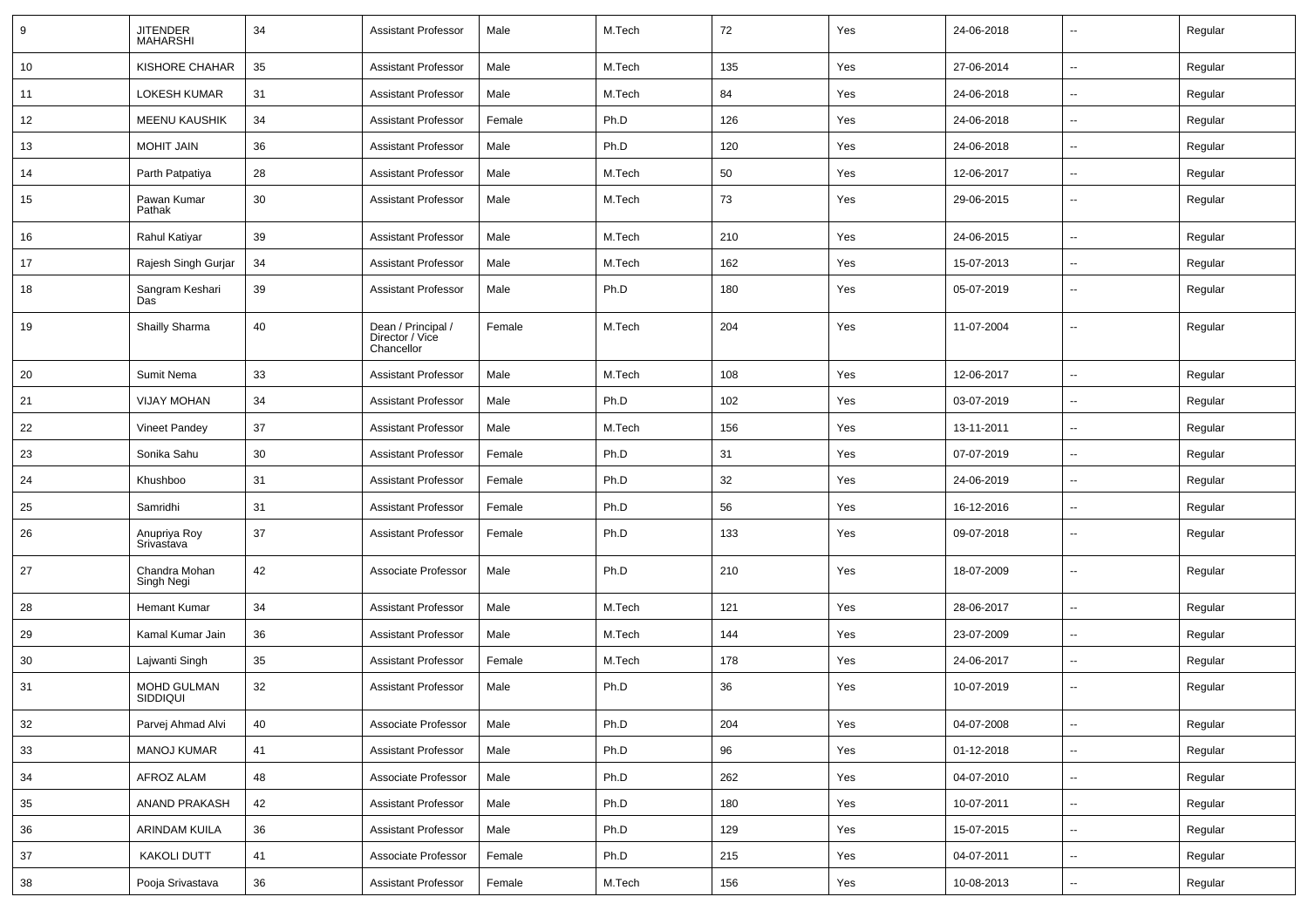| 39 | <b>LAXMI PARWANI</b>               | 38 | <b>Assistant Professor</b>                          | Female | Ph.D   | 192 | Yes | 13-12-2017 | $\sim$                   | Regular |
|----|------------------------------------|----|-----------------------------------------------------|--------|--------|-----|-----|------------|--------------------------|---------|
| 40 | NARENDRA<br><b>KUMAR SHARMA</b>    | 37 | <b>Assistant Professor</b>                          | Male   | Ph.D   | 204 | Yes | 26-06-2019 | $\overline{\phantom{a}}$ | Regular |
| 41 | Pravendra Tyagi                    | 45 | <b>Assistant Professor</b>                          | Male   | Ph.D   | 240 | Yes | 11-03-2015 | $\sim$                   | Regular |
| 42 | NILIMA KUMARI                      | 44 | Professor                                           | Female | Ph.D   | 273 | Yes | 30-07-2008 | $\overline{\phantom{a}}$ | Regular |
| 43 | Priyanka Saxena                    | 34 | <b>Assistant Professor</b>                          | Female | M.Tech | 109 | Yes | 24-06-2017 | $\overline{\phantom{a}}$ | Regular |
| 44 | <b>POORNIMA</b><br>PANDEY          | 31 | <b>Assistant Professor</b>                          | Female | M.Tech | 60  | Yes | 28-12-2018 | $\overline{a}$           | Regular |
| 45 | Ritu Vijay                         | 46 | Dean / Principal /<br>Director / Vice<br>Chancellor | Female | Ph.D   | 286 | Yes | 12-01-1998 | $\overline{\phantom{a}}$ | Regular |
| 46 | PRIYANKA SINGH                     | 41 | <b>Assistant Professor</b>                          | Female | Ph.D   | 190 | Yes | 11-12-2013 | $\overline{\phantom{a}}$ | Regular |
| 47 | Saral Kumar Gupta                  | 43 | Associate Professor                                 | Male   | Ph.D   | 174 | Yes | 19-08-2010 | $\overline{\phantom{a}}$ | Regular |
| 48 | SANGEETA<br><b>CHOUDHARY</b>       | 42 | <b>Assistant Professor</b>                          | Female | Ph.D   | 182 | Yes | 07-07-2012 | $\sim$                   | Regular |
| 49 | Seema Verma                        | 46 | Professor                                           | Female | Ph.D   | 289 | Yes | 08-01-2001 | $\sim$                   | Regular |
| 50 | <b>SHARAD VATS</b>                 | 39 | Associate Professor                                 | Male   | Ph.D   | 200 | Yes | 04-07-2010 | $\sim$                   | Regular |
| 51 | Shalini Jharia                     | 37 | <b>Assistant Professor</b>                          | Female | M.Tech | 148 | Yes | 27-06-2009 | $\overline{\phantom{a}}$ | Regular |
| 52 | <b>SURABHI MISHRA</b>              | 40 | <b>Assistant Professor</b>                          | Female | Ph.D   | 85  | Yes | 02-07-2015 | --                       | Regular |
| 53 | <b>SURYA PRATAP</b><br>SINGH       | 36 | <b>Assistant Professor</b>                          | Male   | Ph.D   | 145 | No  | 03-07-2016 | 24-05-2021               | Regular |
| 54 | Shekhar Yadav                      | 35 | <b>Assistant Professor</b>                          | Male   | M.Tech | 118 | Yes | 26-06-2014 | $\overline{\phantom{a}}$ | Regular |
| 55 | <b>SWATI PALIWAL</b>               | 35 | <b>Assistant Professor</b>                          | Female | Ph.D   | 156 | Yes | 02-12-2017 | $\overline{\phantom{a}}$ | Regular |
| 56 | Shivani Saxena                     | 36 | <b>Assistant Professor</b>                          | Female | M.Tech | 132 | Yes | 23-06-2010 | $\overline{\phantom{a}}$ | Regular |
| 57 | <b>VEENA SHARMA</b>                | 54 | Professor                                           | Female | Ph.D   | 396 | Yes | 10-07-1992 | $\sim$                   | Regular |
| 58 | Sunil Kumar Jha                    | 49 | <b>Assistant Professor</b>                          | Male   | Ph.D   | 228 | Yes | 07-07-2018 | $\sim$                   | Regular |
| 59 | <b>MANISH RAGHAV</b>               | 39 | <b>Assistant Professor</b>                          | Male   | Ph.D   | 60  | Yes | 16-12-2018 | $\mathbf{u}$             | Regular |
| 60 | ABHISHEK SINGH                     | 37 | <b>Assistant Professor</b>                          | Male   | Ph.D   | 144 | Yes | 25-06-2018 | $\sim$                   | Regular |
| 61 | Supratim Mitra                     | 38 | <b>Assistant Professor</b>                          | Male   | Ph.D   | 157 | Yes | 28-06-2017 | $\overline{\phantom{a}}$ | Regular |
| 62 | GEETANJALI<br>SHARMA               | 36 | Associate Professor                                 | Female | Ph.D   | 168 | Yes | 10-05-2008 | $\mathbf{u}$             | Regular |
| 63 | Isha Sangal                        | 38 | Associate Professor                                 | Female | Ph.D   | 148 | Yes | 27-06-2008 | $\sim$                   | Regular |
| 64 | <b>MADHURI JAIN</b>                | 40 | <b>Assistant Professor</b>                          | Female | Ph.D   | 146 | Yes | 24-07-2013 | $\sim$                   | Regular |
| 65 | Vishant Gahlaut                    | 35 | <b>Assistant Professor</b>                          | Male   | Ph.D   | 133 | Yes | 25-06-2014 | $\sim$                   | Regular |
| 66 | <b>MANOJ KUMAR</b><br><b>SINGH</b> | 42 | <b>Assistant Professor</b>                          | Male   | Ph.D   | 216 | Yes | 28-06-2017 | $\sim$                   | Regular |
| 67 | PRIYA DAS                          | 35 | <b>Assistant Professor</b>                          | Female | Ph.D   | 30  | Yes | 29-06-2019 | $\overline{\phantom{a}}$ | Regular |
| 68 | <b>VIVEK PRAKASH</b>               | 32 | <b>Assistant Professor</b>                          | Male   | Ph.D   | 42  | Yes | 24-06-2018 | $\sim$                   | Regular |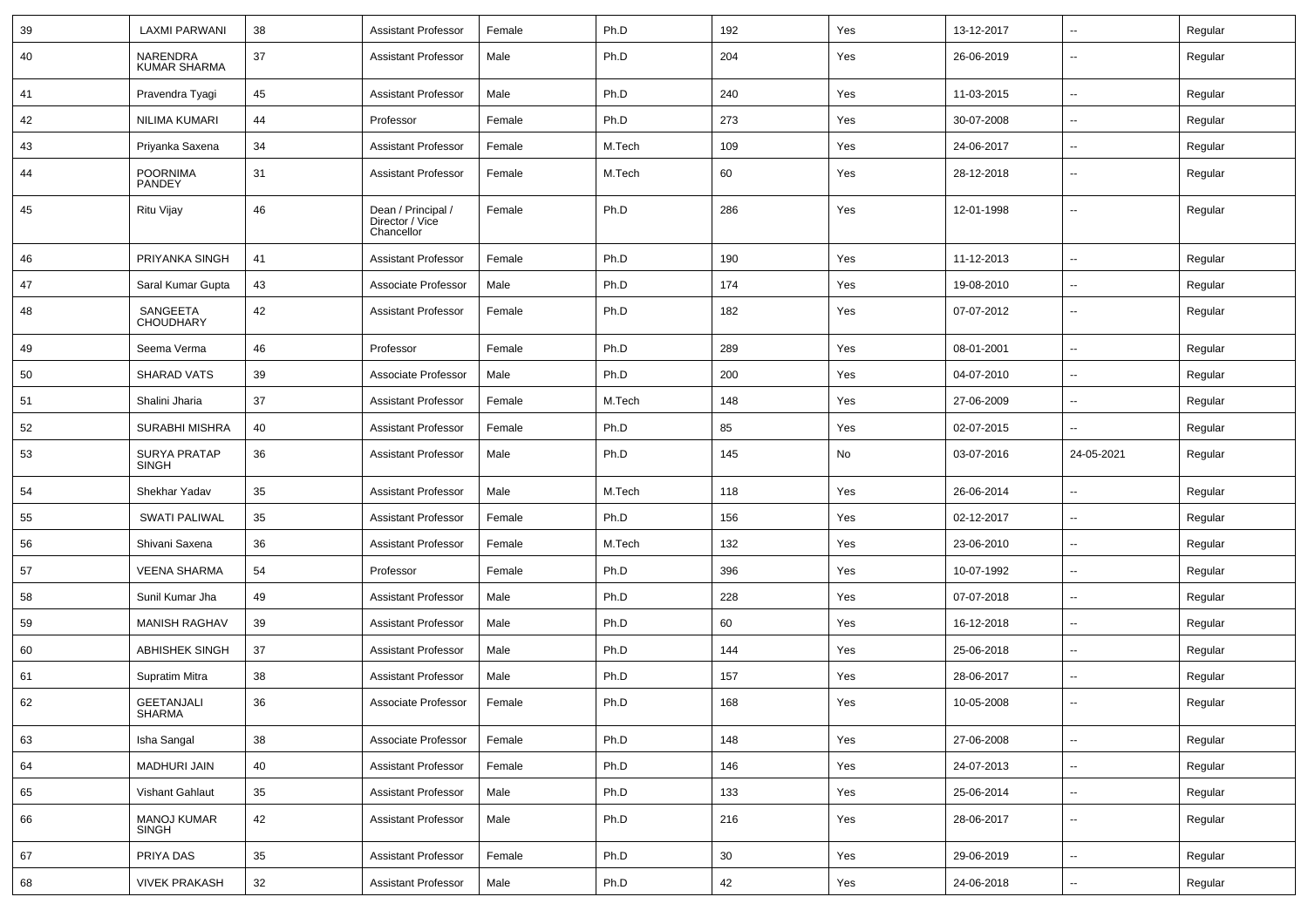| 69 | Ramdayal Singh<br>Kushwaha  | 35 | <b>Assistant Professor</b> | Male   | Ph.D   | 65  | Yes | 09-05-2016 | $\overline{\phantom{a}}$ | Regular |
|----|-----------------------------|----|----------------------------|--------|--------|-----|-----|------------|--------------------------|---------|
| 70 | Rajendra                    | 43 | Associate Professor        | Male   | Ph.D   | 202 | Yes | 01-09-2007 | $\overline{\phantom{a}}$ | Regular |
| 71 | SHALINI CHANDRA             | 48 | Professor                  | Female | Ph.D   | 228 | Yes | 07-07-2002 | н.                       | Regular |
| 72 | Manish Srivastava           | 41 | <b>Assistant Professor</b> | Male   | Ph.D   | 226 | Yes | 01-07-2010 | --                       | Regular |
| 73 | SHARAD<br>CHANDER<br>PANDEY | 40 | Associate Professor        | Male   | Ph.D   | 226 | Yes | 04-07-2004 | --                       | Regular |
| 74 | Navjeet Kaur                | 34 | <b>Assistant Professor</b> | Female | Ph.D   | 156 | Yes | 12-07-2013 | $\overline{\phantom{a}}$ | Regular |
| 75 | <b>USHA SHARMA</b>          | 37 | Associate Professor        | Female | Ph.D   | 182 | Yes | 25-06-2008 | --                       | Regular |
| 76 | Nirmala Kumari<br>Jangid    | 31 | <b>Assistant Professor</b> | Female | Ph.D   | 126 | Yes | 04-01-2017 | --                       | Regular |
| 77 | <b>MONIKA</b>               | 35 | <b>Assistant Professor</b> | Female | M.Tech | 118 | Yes | 18-11-2012 | --                       | Regular |
| 78 | Divya                       | 33 | <b>Assistant Professor</b> | Female | Ph.D   | 108 | Yes | 05-07-2012 | $\overline{\phantom{a}}$ | Regular |
| 79 | Rekha Sharma                | 31 | <b>Assistant Professor</b> | Female | Ph.D   | 42  | Yes | 24-06-2019 | $\overline{\phantom{a}}$ | Regular |
| 80 | <b>SAKSHI</b>               | 26 | <b>Assistant Professor</b> | Female | M.Tech | 32  | Yes | 24-06-2018 | ⊷.                       | Regular |
| 81 | Sonika Jain                 | 36 | <b>Assistant Professor</b> | Female | Ph.D   | 154 | Yes | 21-08-2010 | $\overline{\phantom{a}}$ | Regular |
| 82 | Sudesh Kumar                | 39 | Associate Professor        | Male   | Ph.D   | 154 | Yes | 01-12-2010 | --                       | Regular |
| 83 | ABHAY KUMAR RAI             | 34 | <b>Assistant Professor</b> | Male   | Ph.D   | 108 | Yes | 11-07-2018 | --                       | Regular |
| 84 | Sudhanshu Sharma            | 48 | Associate Professor        | Male   | Ph.D   | 202 | Yes | 25-07-2009 | --                       | Regular |
| 85 | ADITI UPADHYAYA             | 28 | <b>Assistant Professor</b> | Female | Ph.D   | 55  | Yes | 01-02-2016 | $\overline{\phantom{a}}$ | Regular |
| 86 | Ved Prakash Verma           | 42 | Associate Professor        | Male   | Ph.D   | 218 | Yes | 27-01-2014 | $\overline{\phantom{a}}$ | Regular |
| 87 | AJAY KUMAR<br>YADAV         | 36 | <b>Assistant Professor</b> | Male   | Ph.D   | 122 | Yes | 01-07-2017 | --                       | Regular |
| 88 | Vivek Sharma                | 30 | <b>Assistant Professor</b> | Male   | Ph.D   | 85  | Yes | 13-07-2017 | --                       | Regular |
| 89 | AJIT KUMAR JAIN             | 46 | Associate Professor        | Male   | Ph.D   | 238 | Yes | 19-07-2006 | --                       | Regular |
| 90 | Ashok Kumar Yadav           | 37 | Associate Professor        | Male   | M.Tech | 145 | Yes | 28-07-2010 | -−                       | Regular |
| 91 | <b>B R NATRAJAN</b>         | 64 | Professor                  | Male   | Ph.D   | 528 | Yes | 01-05-2017 | --                       | Regular |
| 92 | <b>ARCHANA</b><br>MANGAL    | 40 | <b>Assistant Professor</b> | Female | Ph.D   | 202 | Yes | 11-08-2003 | $\overline{\phantom{a}}$ | Regular |
| 93 | Gaurav Kumar                | 39 | <b>Assistant Professor</b> | Male   | Ph.D   | 156 | Yes | 16-09-2017 | $\sim$                   | Regular |
| 94 | <b>BHARTI NATHANI</b>       | 41 | <b>Assistant Professor</b> | Female | Ph.D   | 180 | Yes | 29-07-2009 | $\overline{\phantom{a}}$ | Regular |
| 95 | <b>BHAWANA TYAGI</b>        | 33 | <b>Assistant Professor</b> | Female | M.Tech | 132 | Yes | 01-07-2019 | $\overline{\phantom{a}}$ | Regular |
| 96 | Satish Chandra<br>Shukla    | 44 | Associate Professor        | Male   | Ph.D   | 250 | Yes | 27-11-2010 | ⊶.                       | Regular |
| 97 | CHANDRA KUMAR<br><b>JHA</b> | 57 | Professor                  | Male   | Ph.D   | 346 | Yes | 09-08-1999 | Ξ.                       | Regular |
| 98 | Saurabh Joshi               | 36 | Associate Professor        | Male   | M.Tech | 138 | Yes | 05-08-2013 | ⊶.                       | Regular |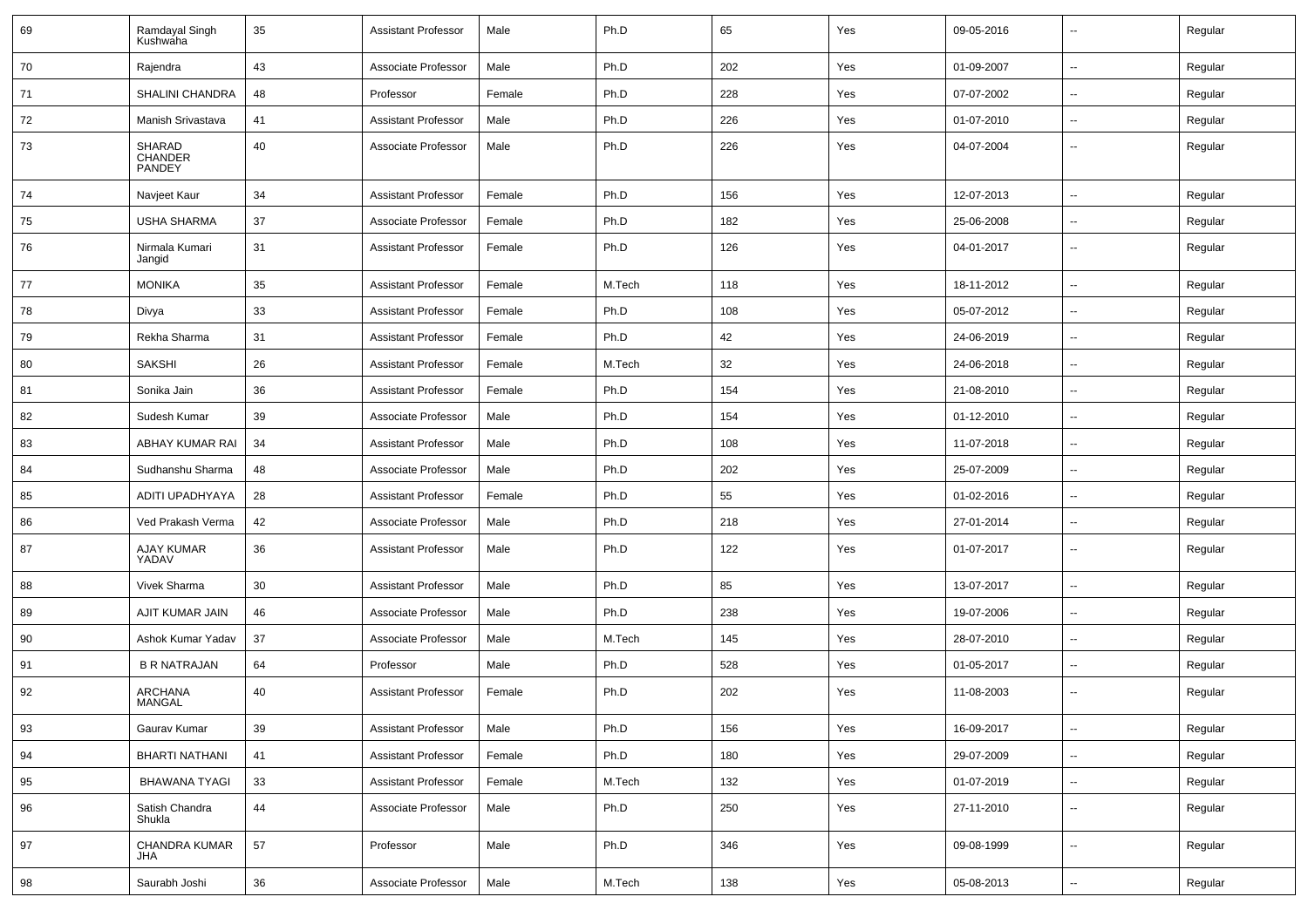| 99  | Somen Jana                        | 43 | Associate Professor        | Male   | Ph.D       | 221 | Yes | 28-06-2014 | $\overline{\phantom{a}}$ | Regular |
|-----|-----------------------------------|----|----------------------------|--------|------------|-----|-----|------------|--------------------------|---------|
| 100 | <b>DEEPAK KUMAR</b>               | 36 | <b>Assistant Professor</b> | Male   | Ph.D       | 144 | Yes | 13-07-2015 | --                       | Regular |
| 101 | Sandeep Kumar<br>Patel            | 37 | <b>Assistant Professor</b> | Male   | M.Tech     | 146 | Yes | 02-01-2014 | --                       | Regular |
| 102 | <b>DEEPTI SAXENA</b>              | 35 | <b>Assistant Professor</b> | Female | M.Tech     | 168 | Yes | 29-06-2017 | --                       | Regular |
| 103 | <b>DIPANWITA</b><br><b>THAKUR</b> | 44 | <b>Assistant Professor</b> | Female | Ph.D       | 156 | Yes | 04-07-2008 | --                       | Regular |
| 104 | KARUNA SHARMA                     | 37 | <b>Assistant Professor</b> | Female | <b>MCA</b> | 178 | Yes | 19-12-2007 | --                       | Regular |
| 105 | <b>KIRTI PANDEY</b>               | 33 | <b>Assistant Professor</b> | Female | M.Tech     | 84  | Yes | 28-06-2017 | --                       | Regular |
| 106 | <b>KUSUM GUPTA</b>                | 49 | Professor                  | Female | Ph.D       | 311 | Yes | 17-08-1995 | $\overline{\phantom{a}}$ | Regular |
| 107 | Neelam Pareek                     | 68 | Professor                  | Female | Ph.D       | 454 | Yes | 21-12-1989 | $\overline{\phantom{a}}$ | Regular |
| 108 | <b>MAINAZ FARIDI</b>              | 41 | Assistant Professor        | Female | Ph.D       | 186 | Yes | 10-07-2008 | --                       | Regular |
| 109 | <b>MANISHA</b><br><b>AGARWAL</b>  | 41 | Associate Professor        | Female | Ph.D       | 204 | Yes | 10-07-2004 | --                       | Regular |
| 110 | <b>MEENAKSHI</b><br><b>PAREEK</b> | 35 | <b>Assistant Professor</b> | Female | Ph.D       | 140 | Yes | 01-11-2009 | --                       | Regular |
| 111 | <b>NEELAM SHARMA</b>              | 43 | Associate Professor        | Female | Ph.D       | 204 | Yes | 05-07-2015 | --                       | Regular |
| 112 | NISHEETH JOSHI                    | 42 | Associate Professor        | Male   | Ph.D       | 210 | Yes | 06-07-2007 | --                       | Regular |
| 113 | POOJA GUPTA                       | 29 | <b>Assistant Professor</b> | Female | M.Tech     | 85  | Yes | 29-06-2014 | --                       | Regular |
| 114 | POOJA ASOPA                       | 36 | <b>Assistant Professor</b> | Female | Ph.D       | 142 | Yes | 08-07-2012 | $\overline{\phantom{a}}$ | Regular |
| 115 | RAHUL KUMAR<br>VIJAY              | 34 | <b>Assistant Professor</b> | Male   | Ph.D       | 72  | Yes | 24-06-2019 | $\overline{\phantom{a}}$ | Regular |
| 116 | <b>RAJIV SINGH</b>                | 34 | <b>Assistant Professor</b> | Male   | Ph.D       | 132 | Yes | 05-07-2015 | $\overline{\phantom{a}}$ | Regular |
| 117 | RICHA JAIN                        | 35 | Assistant Professor        | Female | M.Tech     | 148 | Yes | 05-07-2015 | --                       | Regular |
| 118 | ROOPESH KUMAR                     | 43 | <b>Assistant Professor</b> | Male   | M.Tech     | 192 | Yes | 28-06-2017 | $\overline{\phantom{a}}$ | Regular |
| 119 | SARIKA SINGH                      | 37 | <b>Assistant Professor</b> | Female | Ph.D       | 156 | Yes | 24-06-2018 | --                       | Regular |
| 120 | SAURABH<br>MUKHERJEE              | 44 | Professor                  | Male   | Ph.D       | 252 | Yes | 01-09-2010 | --                       | Regular |
| 121 | SNEHA ASOPA                       | 33 | Assistant Professor        | Female | Ph.D       | 77  | Yes | 02-07-2015 | $\overline{\phantom{a}}$ | Regular |
| 122 | SUDHA MORWAL                      | 47 | Associate Professor        | Female | Ph.D       | 264 | Yes | 19-07-1999 | $\overline{\phantom{a}}$ | Regular |
| 123 | SUSHIL BURIYA                     | 32 | <b>Assistant Professor</b> | Male   | <b>NET</b> | 72  | Yes | 05-07-2015 | $\sim$                   | Regular |
| 124 | SWATI NIGAM                       | 37 | Associate Professor        | Female | Ph.D       | 156 | Yes | 03-07-2019 | $\sim$                   | Regular |
| 125 | <b>UMA SHARMA</b>                 | 28 | <b>Assistant Professor</b> | Female | M.Tech     | 63  | Yes | 24-06-2016 | Щ,                       | Regular |
| 126 | VAIBHAV VYAS                      | 43 | Associate Professor        | Male   | Ph.D       | 178 | Yes | 16-07-2008 | $\sim$                   | Regular |
| 127 | YOGESH KUMAR<br><b>GUPTA</b>      | 36 | <b>Assistant Professor</b> | Male   | Ph.D       | 156 | Yes | 10-07-2008 | Ξ.                       | Regular |
| 128 | CHANDRA<br>KUMARI                 | 51 | Professor                  | Female | Ph.D       | 264 | Yes | 07-10-1999 | $\overline{\phantom{a}}$ | Regular |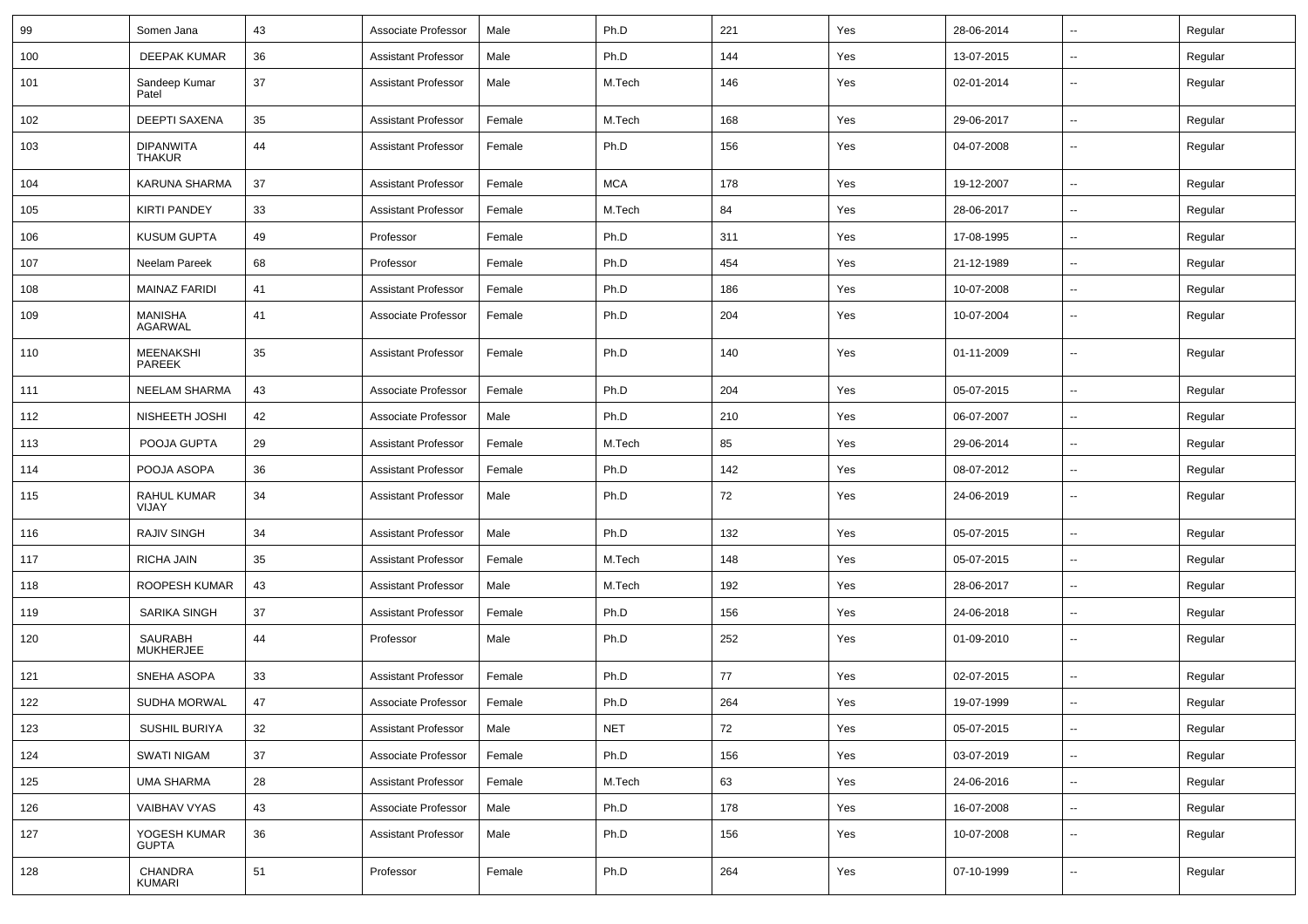| 129 | <b>SHWETA DUBEY</b>        | 46 | Associate Professor        | Female | Ph.D       | 264 | Yes | 19-07-1999 | $\overline{\phantom{a}}$ | Regular |
|-----|----------------------------|----|----------------------------|--------|------------|-----|-----|------------|--------------------------|---------|
| 130 | Nidhi Srivastava           | 43 | Associate Professor        | Female | Ph.D       | 258 | Yes | 30-07-2008 | -−                       | Regular |
| 131 | Shilpi Purohit             | 46 | Associate Professor        | Female | Ph.D       | 256 | Yes | 01-09-2001 | $\overline{\phantom{a}}$ | Regular |
| 132 | <b>GEETHA YADAV</b>        | 52 | Associate Professor        | Female | Ph.D       | 255 | Yes | 23-07-2005 | --                       | Regular |
| 133 | Dipjyoti Chakraborty       | 46 | Professor                  | Male   | Ph.D       | 242 | Yes | 30-07-2008 | -−                       | Regular |
| 134 | Deep Shikha Paliwal        | 43 | Lecturer                   | Female | Ph.D       | 228 | Yes | 20-08-2001 | Ξ.                       | Regular |
| 135 | Neetu Jain                 | 44 | <b>Assistant Professor</b> | Female | Ph.D       | 228 | Yes | 09-07-2010 | $\sim$                   | Regular |
| 136 | Ekta Singh Chauhan         | 47 | <b>Assistant Professor</b> | Female | Ph.D       | 204 | Yes | 17-07-2004 | -−                       | Regular |
| 137 | Navita Pareek              | 45 | Associate Professor        | Female | Ph.D       | 276 | Yes | 20-07-1998 | $\overline{\phantom{a}}$ | Regular |
| 138 | Bijay Kumar<br>Pradhan     | 45 | Associate Professor        | Male   | Ph.D       | 222 | Yes | 15-07-2004 | --                       | Regular |
| 139 | SUPHIYA KHAN               | 45 | Associate Professor        | Female | Ph.D       | 220 | Yes | 28-03-2003 | ۵.                       | Regular |
| 140 | Sharmila Tailor            | 53 | Professor                  | Female | Ph.D       | 336 | Yes | 04-08-1997 | --                       | Regular |
| 141 | Pyare Lal                  | 45 | Lecturer                   | Male   | Ph.D       | 216 | Yes | 11-07-2008 | $\sim$                   | Regular |
| 142 | Ghanshyam Mataria          | 52 | Associate Professor        | Male   | M.A        | 263 | Yes | 22-08-1999 | $\overline{\phantom{a}}$ | Regular |
| 143 | <b>TAMISHRA SWAIN</b>      | 44 | <b>Assistant Professor</b> | Female | Ph.D       | 204 | Yes | 17-07-2004 | $\overline{\phantom{a}}$ | Regular |
| 144 | Shilpi Gupta               | 43 | Associate Professor        | Female | Ph.D       | 202 | Yes | 10-07-2004 | -−                       | Regular |
| 145 | <b>ARPANA</b>              | 29 | <b>Assistant Professor</b> | Female | M.Tech     | 84  | Yes | 09-12-2016 | $\overline{a}$           | Regular |
| 146 | Priyanka Tyagi             | 49 | Associate Professor        | Female | <b>MPH</b> | 198 | Yes | 13-07-2005 | -−                       | Regular |
| 147 | Nishtha Pareek             | 37 | <b>Assistant Professor</b> | Female | Ph.D       | 197 | Yes | 11-07-2013 | $\sim$                   | Regular |
| 148 | Aparna                     | 37 | Associate Professor        | Female | Ph.D       | 162 | Yes | 20-01-2013 | $\sim$                   | Regular |
| 149 | Tripti Sharma              | 40 | Associate Professor        | Female | M.Sc.      | 192 | Yes | 24-06-2019 | -−                       | Regular |
| 150 | Hitendra Singh<br>Rathore  | 45 | Associate Professor        | Male   | Ph.D       | 176 | Yes | 06-11-2006 | $\overline{\phantom{a}}$ | Regular |
| 151 | Zafar Khan                 | 47 | <b>Assistant Professor</b> | Male   | M.A        | 192 | Yes | 01-07-2015 | Ξ.                       | Regular |
| 152 | Deep Shikha<br>Raghav      | 41 | <b>Assistant Professor</b> | Female | M.A        | 190 | Yes | 01-09-2005 | $\overline{\phantom{a}}$ | Regular |
| 153 | Anita Jain                 | 51 | Professor                  | Female | Ph.D       | 325 | Yes | 01-08-1994 |                          | Regular |
| 154 | Abhishek Pareek            | 38 | Associate Professor        | Male   | PGDBA      | 184 | Yes | 08-07-2015 | Ξ.                       | Regular |
| 155 | Geeta Kapil                | 47 | Professor                  | Female | Ph.D       | 277 | Yes | 29-08-1998 | $\overline{\phantom{a}}$ | Regular |
| 156 | Arun Kumar Sharma          | 36 | <b>Assistant Professor</b> | Male   | Ph.D       | 156 | Yes | 23-07-2008 | $\overline{\phantom{a}}$ | Regular |
| 157 | Latika Dhuria              | 35 | <b>Assistant Professor</b> | Female | Ph.D       | 156 | Yes | 06-04-2019 | $\sim$                   | Regular |
| 158 | SURINDER<br>MALHOTRA       | 64 | Professor                  | Male   | Ph.D       | 468 | Yes | 13-09-1982 | Ξ.                       | Regular |
| 159 | Manish Kumar<br>Srivastava | 38 | <b>Assistant Professor</b> | Male   | Ph.D       | 156 | Yes | 22-01-2017 | $\sim$                   | Regular |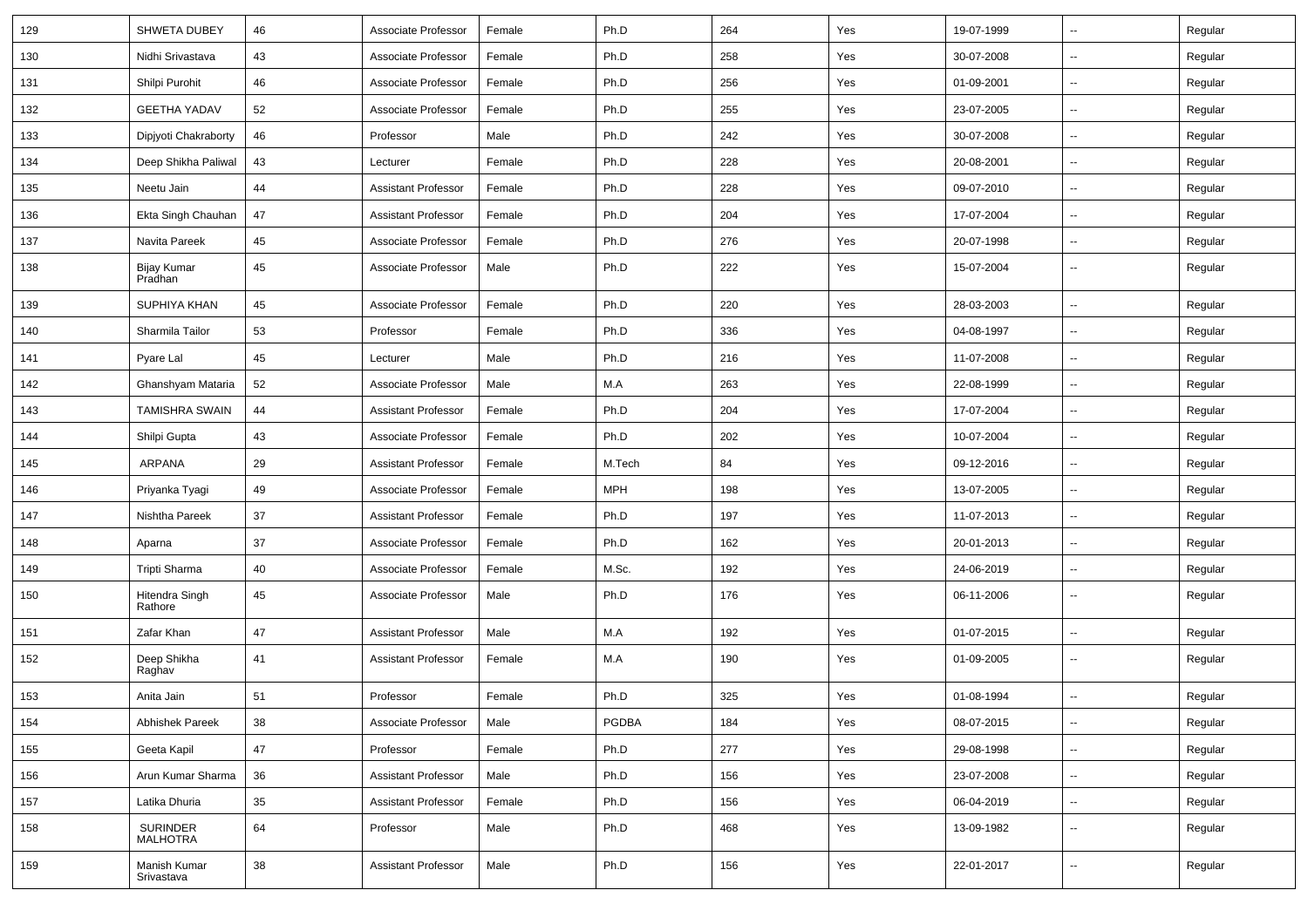| 160 | Kinshuk Srivastava                 | 49     | Professor                                           | Male   | Ph.D   | 264 | Yes | 05-08-1999 | $\sim$                   | Regular |
|-----|------------------------------------|--------|-----------------------------------------------------|--------|--------|-----|-----|------------|--------------------------|---------|
| 161 | Santosh Kumar<br>Pathak            | 45     | Associate Professor                                 | Male   | Ph.D   | 274 | Yes | 24-07-2005 | $\sim$                   | Regular |
| 162 | Sujit Deoghoria                    | 54     | Associate Professor                                 | Male   | Ph.D   | 264 | Yes | 22-07-2005 | $\sim$                   | Regular |
| 163 | Minal Ganeshrao<br>Chune           | 36     | Lecturer                                            | Female | MP.Ed. | 150 | Yes | 03-01-2009 | $\overline{\phantom{a}}$ | Regular |
| 164 | Vandana Chaubey                    | 48     | Professor                                           | Female | Ph.D   | 335 | Yes | 07-08-1993 | --                       | Regular |
| 165 | Urvesh Kumar<br>Sharma             | 35     | <b>Assistant Professor</b>                          | Male   | Ph.D   | 137 | Yes | 29-08-2010 | $\overline{\phantom{a}}$ | Regular |
| 166 | Lakshmi Gupta                      | 64     | Lecturer                                            | Female | Ph.D   | 444 | Yes | 19-12-1984 | $\sim$                   | Regular |
| 167 | Indu Singh                         | 60     | Professor                                           | Female | M.A    | 431 | Yes | 11-08-1985 | $\sim$                   | Regular |
| 168 | Sheel Sharma                       | 64     | Professor                                           | Male   | Ph.D   | 419 | Yes | 21-08-1986 | $\sim$                   | Regular |
| 169 | <b>HAMSAVAHINI</b><br><b>SINGH</b> | 60     | Professor                                           | Female | Ph.D   | 408 | Yes | 19-08-1987 | $\overline{\phantom{a}}$ | Regular |
| 170 | Suman Pant                         | 58     | Professor                                           | Female | Ph.D   | 407 | Yes | 03-08-1987 | $\sim$                   | Regular |
| 171 | Sarla Pareek                       | 55     | Dean / Principal /<br>Director / Vice<br>Chancellor | Female | Ph.D   | 372 | Yes | 18-07-1990 | $\sim$                   | Regular |
| 172 | Vandana Goswami                    | 55     | Professor                                           | Female | Ph.D   | 371 | Yes | 22-08-1990 | ⊷.                       | Regular |
| 173 | Nirmala Singh                      | 54     | Professor                                           | Female | Ph.D   | 358 | Yes | 26-10-1991 | $\sim$                   | Regular |
| 174 | Manoj Kumar Tailor                 | 50     | Associate Professor                                 | Male   | Ph.D   | 318 | Yes | 30-01-1995 | $\overline{\phantom{a}}$ | Regular |
| 175 | Monika Jain                        | 47     | Professor                                           | Female | Ph.D   | 288 | Yes | 07-11-1997 | $\overline{\phantom{a}}$ | Regular |
| 176 | PREETI SHARMA                      | 47     | Professor                                           | Female | Ph.D   | 286 | Yes | 07-07-1997 | $\sim$                   | Regular |
| 177 | SANGEETA VIJAY                     | 44     | Associate Professor                                 | Female | Ph.D   | 274 | Yes | 01-09-1999 | $\sim$                   | Regular |
| 178 | SHARMILA<br><b>GURJAR</b>          | 58     | Associate Professor                                 | Female | Ph.D   | 387 | Yes | 27-07-1988 | $\sim$                   | Regular |
| 179 | VEERENDRA<br><b>KUMAR MISHRA</b>   | 43     | <b>Assistant Professor</b>                          | Male   | Ph.D   | 180 | Yes | 30-06-2014 | $\sim$                   | Regular |
| 180 | SHABNAM<br><b>SIDDIQUI</b>         | 47     | Associate Professor                                 | Female | Ph.D   | 168 | Yes | 16-06-2013 | $\sim$                   | Regular |
| 181 | <b>ABHINAV NIGAM</b>               | 38     | <b>Assistant Professor</b>                          | Male   | Ph.D   | 154 | Yes | 08-07-2012 | ⊶.                       | Regular |
| 182 | <b>KIRAN SARNA</b>                 | 64     | Professor                                           | Female | Ph.D   | 513 | Yes | 12-10-1978 | $\sim$                   | Regular |
| 183 | Prahlad Kumar<br>Sharma            | 49     | <b>Assistant Professor</b>                          | Male   | Ph.D   | 277 | Yes | 30-12-2006 | Щ,                       | Regular |
| 184 | Kuldeep Kumar Yogi                 | 41     | <b>Assistant Professor</b>                          | Male   | Ph.D   | 202 | Yes | 19-09-2007 | $\sim$                   | Regular |
| 185 | Sanjay Kumar<br>Sharma             | $47\,$ | Professor                                           | Male   | Ph.D   | 263 | Yes | 07-08-1999 | $\overline{\phantom{a}}$ | Regular |
| 186 | PRASHANT<br><b>KUSHWAH</b>         | $37\,$ | Associate Professor                                 | Male   | Ph.D   | 160 | Yes | 01-11-2009 | Ξ.                       | Regular |
| 187 | Gita Bisla                         | $47\,$ | Associate Professor                                 | Female | Ph.D   | 263 | Yes | 22-08-1999 | Щ,                       | Regular |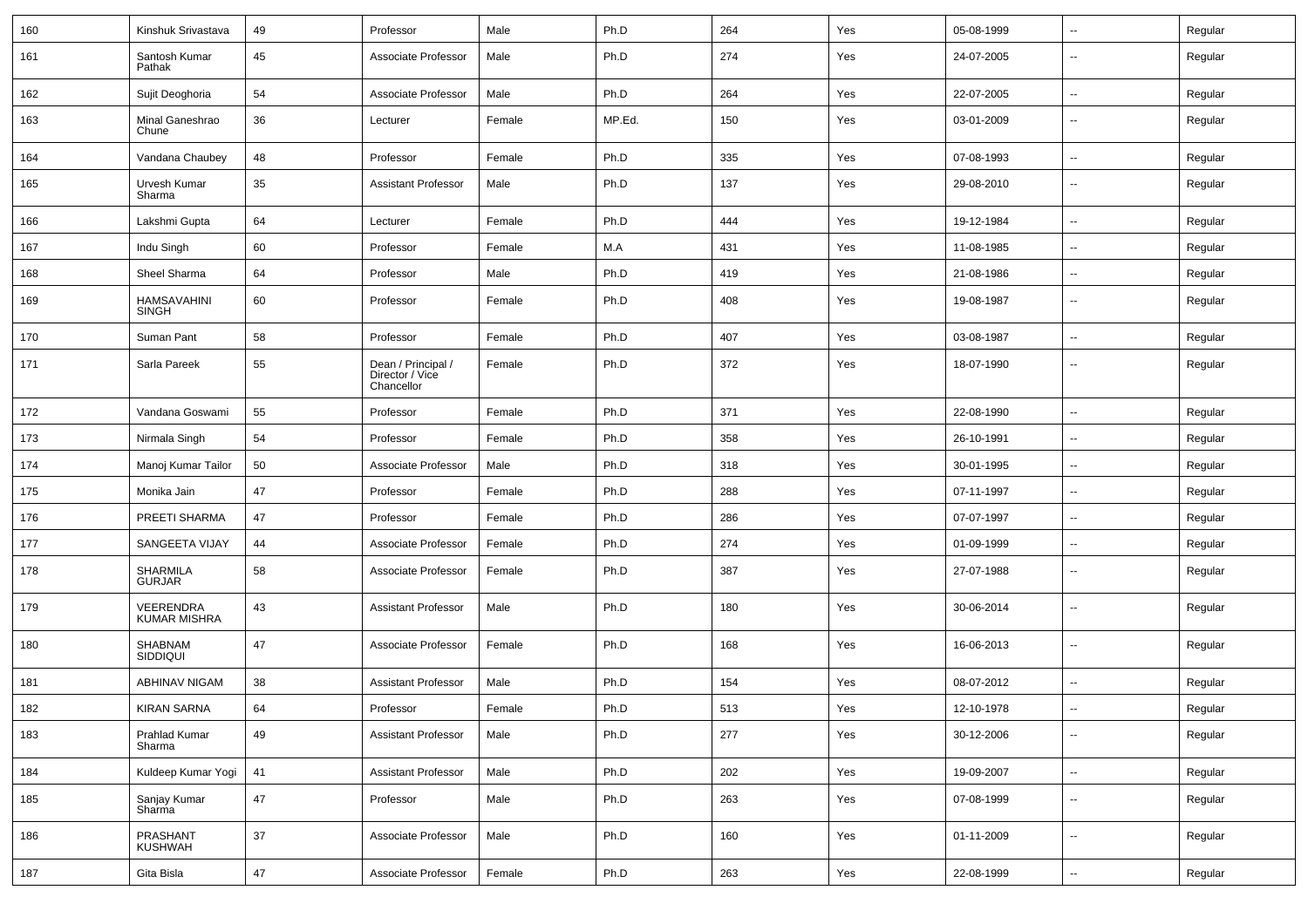| 188 | <b>ABHA PUROHIT</b>                    | 36 | <b>Assistant Professor</b> | Female | <b>MCA</b> | 140 | Yes | 01-11-2009 | $\overline{\phantom{a}}$ | Regular |
|-----|----------------------------------------|----|----------------------------|--------|------------|-----|-----|------------|--------------------------|---------|
| 189 | <b>ASHOK KUMAR</b>                     | 38 | <b>Assistant Professor</b> | Male   | Ph.D       | 156 | Yes | 10-07-2008 | --                       | Regular |
| 190 | MANISHA JALIA                          | 42 | Associate Professor        | Female | Ph.D       | 202 | Yes | 12-07-2004 | $\overline{\phantom{a}}$ | Regular |
| 191 | <b>MANJEET KUMAR</b>                   | 42 | <b>Assistant Professor</b> | Male   | Ph.D       | 166 | Yes | 01-11-2009 | --                       | Regular |
| 192 | <b>ANOOP KUMAR</b><br><b>BHOLA</b>     | 40 | <b>Assistant Professor</b> | Male   | Ph.D       | 179 | Yes | 21-08-2006 | --                       | Regular |
| 193 | <b>KHANDAKAR F</b><br><b>RAHMAN</b>    | 45 | <b>Assistant Professor</b> | Male   | Ph.D       | 166 | Yes | 28-07-2010 | --                       | Regular |
| 194 | <b>ADITI PAUL</b>                      | 37 | <b>Assistant Professor</b> | Female | Ph.D       | 144 | Yes | 27-06-2018 | $\overline{\phantom{a}}$ | Regular |
| 195 | <b>VIVEK PUROHIT</b>                   | 44 | Associate Professor        | Male   | <b>NET</b> | 238 | Yes | 15-07-2006 | $\overline{\phantom{a}}$ | Regular |
| 196 | Ajay Singh Verma                       | 43 | <b>Assistant Professor</b> | Male   | Ph.D       | 143 | Yes | 05-08-2012 | $\overline{\phantom{a}}$ | Regular |
| 197 | Seema Sharma                           | 47 | Professor                  | Female | Ph.D       | 289 | Yes | 07-07-1997 | --                       | Regular |
| 198 | CHARU VYAS                             | 48 | Professor                  | Female | Ph.D       | 288 | Yes | 07-07-1997 | ⊷.                       | Regular |
| 199 | <b>VIPIN KUMAR</b>                     | 41 | <b>Assistant Professor</b> | Male   | Ph.D       | 190 | Yes | 16-08-2010 | $\overline{\phantom{a}}$ | Regular |
| 200 | CHILKA SHARMA                          | 42 | Associate Professor        | Female | Ph.D       | 186 | Yes | 07-04-2011 | --                       | Regular |
| 201 | RASHMI SHARMA                          | 48 | Associate Professor        | Female | Ph.D       | 256 | Yes | 07-11-2009 | $\overline{\phantom{a}}$ | Regular |
| 202 | ASHIMA SHARMA                          | 32 | <b>Assistant Professor</b> | Female | Ph.D       | 60  | Yes | 18-07-2018 | $\overline{\phantom{a}}$ | Regular |
| 203 | RAJSHREE<br><b>MATHPAL</b>             | 34 | <b>Assistant Professor</b> | Female | Ph.D       | 101 | Yes | 26-02-2013 | --                       | Regular |
| 204 | MONIKA SAXENA                          | 34 | Associate Professor        | Female | Ph.D       | 118 | Yes | 08-06-2012 | -−                       | Regular |
| 205 | AMRITA                                 | 33 | <b>Assistant Professor</b> | Female | Ph.D       | 78  | Yes | 07-02-2018 | $\overline{\phantom{a}}$ | Regular |
| 206 | <b>GARGI TYAGI</b>                     | 31 | <b>Assistant Professor</b> | Female | Ph.D       | 120 | Yes | 07-06-2011 | --                       | Regular |
| 207 | <b>GULAB SINGH</b>                     | 36 | <b>Assistant Professor</b> | Male   | Ph.D       | 133 | Yes | 14-07-2012 | --                       | Regular |
| 208 | TEENA GOYAL                            | 30 | <b>Assistant Professor</b> | Female | Ph.D       | 84  | Yes | 26-06-2014 | $\overline{\phantom{a}}$ | Regular |
| 209 | SUNITA KUMARI                          | 50 | Associate Professor        | Female | Ph.D       | 151 | Yes | 09-01-2008 | ⊷.                       | Regular |
| 210 | <b>BANWARI Lal</b><br><b>CHOUDHARY</b> | 37 | <b>Assistant Professor</b> | Male   | Ph.D       | 156 | Yes | 07-07-2018 | --                       | Regular |
| 211 | PRASHANT<br><b>DABAS</b>               | 38 | <b>Assistant Professor</b> | Male   | Ph.D       | 160 | Yes | 07-07-2019 | $\overline{\phantom{a}}$ | Regular |
| 212 | AKHILESH Kumar<br><b>SINGH</b>         | 39 | <b>Assistant Professor</b> | Male   | Ph.D       | 96  | Yes | 27-06-2019 | $\sim$                   | Regular |
| 213 | <b>ASHUTOSH</b>                        | 43 | Associate Professor        | Male   | Ph.D       | 221 | Yes | 08-11-2010 | $\sim$                   | Regular |
| 214 | <b>JYOTI MATHUR</b>                    | 39 | Associate Professor        | Female | Ph.D       | 228 | Yes | 07-08-2007 | $\sim$                   | Regular |
| 215 | NAMRATA arora<br>CHARPE                | 43 | Associate Professor        | Female | Ph.D       | 212 | Yes | 11-10-2003 | $\overline{\phantom{a}}$ | Regular |
| 216 | NEELAM<br>CHATURVEDI                   | 43 | Associate Professor        | Female | Ph.D       | 204 | Yes | 07-12-2004 | ⊷.                       | Regular |
| 217 | ANKITA DHILLON                         | 31 | <b>Assistant Professor</b> | Female | Ph.D       | 98  | Yes | 01-03-2016 | н.                       | Regular |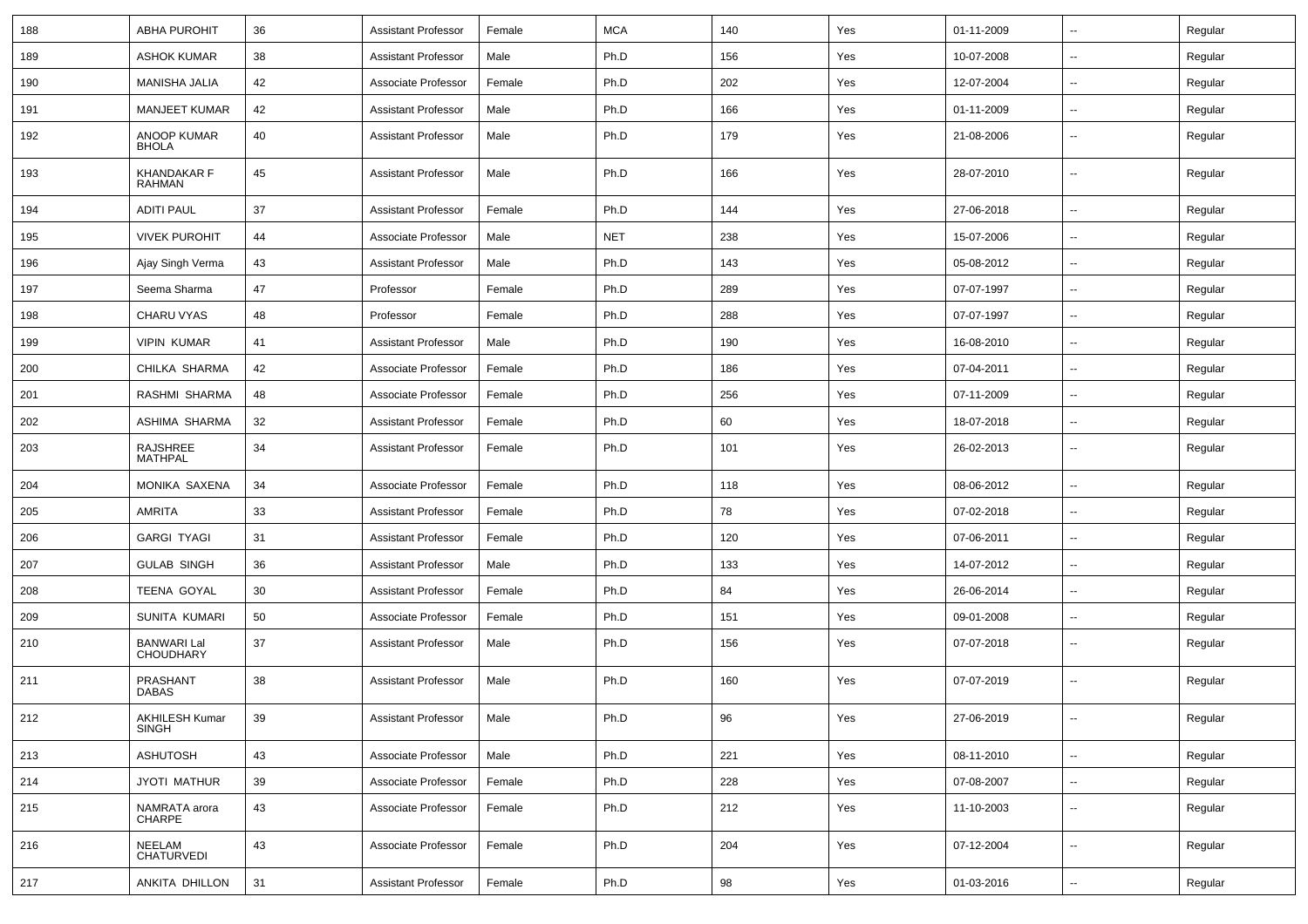| 218 | <b>MOUNI ROY</b>                     | 34 | <b>Assistant Professor</b> | Female | Ph.D   | 60  | Yes | 11-06-2019 | $\overline{\phantom{a}}$ | Regular |
|-----|--------------------------------------|----|----------------------------|--------|--------|-----|-----|------------|--------------------------|---------|
| 219 | <b>RUCHI</b>                         | 38 | <b>Assistant Professor</b> | Female | Ph.D   | 155 | Yes | 02-03-2016 | --                       | Regular |
| 220 | PRAWAL PANDEY                        | 39 | <b>Assistant Professor</b> | Female | Ph.D   | 90  | Yes | 01-02-2014 | $\overline{\phantom{a}}$ | Regular |
| 221 | SANTOSH MEENA                        | 44 | Associate Professor        | Female | Ph.D   | 158 | Yes | 07-06-2008 | $\overline{\phantom{a}}$ | Regular |
| 222 | PRADIP Kumar<br>SETH                 | 72 | Professor                  | Male   | Ph.D   | 541 | Yes | 08-07-1976 | --                       | Regular |
| 223 | NARESH<br>CHANDRA                    | 38 | <b>Assistant Professor</b> | Male   | Ph.D   | 156 | Yes | 22-07-2012 | $\overline{\phantom{a}}$ | Regular |
| 224 | <b>SUMIT PANT</b>                    | 30 | <b>Assistant Professor</b> | Male   | Ph.D   | 48  | Yes | 07-10-2019 | $\overline{\phantom{a}}$ | Regular |
| 225 | <b>SUDESH</b>                        | 36 | <b>Assistant Professor</b> | Male   | Ph.D   | 60  | Yes | 24-06-2019 | $\overline{\phantom{a}}$ | Regular |
| 226 | DHARAMPAL<br><b>SINGH</b>            | 43 | <b>Assistant Professor</b> | Male   | Ph.D   | 180 | Yes | 29-06-2019 | --                       | Regular |
| 227 | <b>NGANGOM Mamata</b><br><b>DEVI</b> | 34 | <b>Assistant Professor</b> | Female | Ph.D   | 95  | Yes | 08-01-2013 | $\overline{\phantom{a}}$ | Regular |
| 228 | RAJABRATA<br>BHUYAN                  | 35 | <b>Assistant Professor</b> | Male   | Ph.D   | 96  | Yes | 29-06-2019 | н.                       | Regular |
| 229 | <b>ISTKHAR</b>                       | 37 | <b>Assistant Professor</b> | Male   | Ph.D   | 108 | Yes | 19-12-2018 | ⊷.                       | Regular |
| 230 | MANIK BANERJEE                       | 68 | Associate Professor        | Male   | M.A    | 528 | Yes | 24-08-2011 | --                       | Regular |
| 231 | ANJANA SHARMA                        | 43 | Associate Professor        | Female | Ph.D   | 218 | Yes | 07-10-2003 | --                       | Regular |
| 232 | CHUDAMANI<br><b>TRIVEDI</b>          | 44 | Associate Professor        | Male   | Ph.D   | 205 | Yes | 26-08-2007 | $\overline{\phantom{a}}$ | Regular |
| 233 | PARUL TRIPATHI                       | 47 | <b>Assistant Professor</b> | Female | Ph.D   | 204 | Yes | 07-11-2004 | $\overline{\phantom{a}}$ | Regular |
| 234 | PARUL SHARMA                         | 45 | <b>Assistant Professor</b> | Female | Ph.D   | 204 | Yes | 19-07-2004 | $\overline{\phantom{a}}$ | Regular |
| 235 | PRIYADARSHINI<br><b>PUROHIT</b>      | 36 | <b>Assistant Professor</b> | Female | Ph.D   | 154 | Yes | 01-08-2009 | ⊷.                       | Regular |
| 236 | MOIRANGLEIMA<br>KHUNDRAKPAM          | 40 | <b>Assistant Professor</b> | Female | Ph.D   | 110 | Yes | 18-08-2010 | $\overline{\phantom{a}}$ | Regular |
| 237 | SALAHUDDIN<br><b>MOHD</b>            | 36 | <b>Assistant Professor</b> | Male   | Ph.D   | 143 | Yes | 18-08-2010 | $\overline{\phantom{a}}$ | Regular |
| 238 | <b>DEPAK KUMAR</b>                   | 35 | <b>Assistant Professor</b> | Male   | M.Tech | 132 | Yes | 23-07-2010 | $\overline{\phantom{a}}$ | Regular |
| 239 | TRILOK CHAND<br>AVASTHI              | 36 | <b>Assistant Professor</b> | Male   | Ph.D   | 169 | Yes | 19-07-2007 | $\overline{\phantom{a}}$ | Regular |
| 240 | RASBIHARI DAS                        | 53 | Assistant Professor        | Male   | Ph.D   | 240 | Yes | 21-12-2004 | $\sim$                   | Regular |
| 241 | <b>VINITA PANDEY</b>                 | 50 | <b>Assistant Professor</b> | Female | Ph.D   | 228 | Yes | 09-10-2012 | $\overline{\phantom{a}}$ | Regular |
| 242 | SHANU GOYAL                          | 31 | <b>Assistant Professor</b> | Female | Ph.D   | 112 | Yes | 07-11-2012 | $\sim$                   | Regular |
| 243 | RESMI M R                            | 36 | <b>Assistant Professor</b> | Female | Ph.D   | 144 | Yes | 27-06-2018 | $\overline{\phantom{a}}$ | Regular |
| 244 | RAVIKANT GUPTA                       | 35 | <b>Assistant Professor</b> | Male   | Ph.D   | 72  | Yes | 30-06-2019 | $\overline{\phantom{a}}$ | Regular |
| 245 | PRACHETA                             | 38 | <b>Assistant Professor</b> | Female | Ph.D   | 155 | Yes | 23-08-2013 | Щ,                       | Regular |
| 246 | ARUN KUMAR                           | 34 | <b>Assistant Professor</b> | Male   | Ph.D   | 156 | Yes | 30-11-2017 | $\overline{\phantom{a}}$ | Regular |